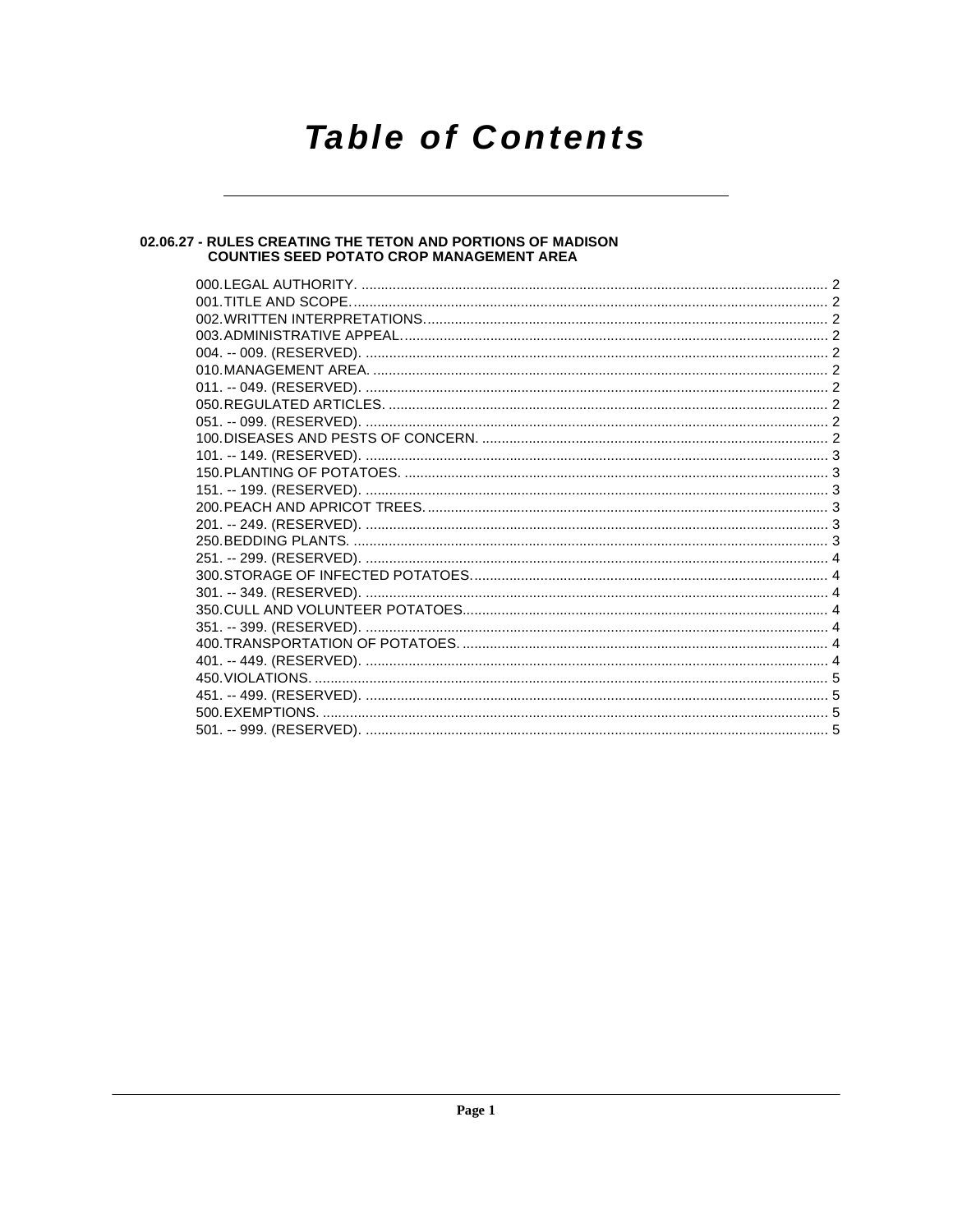#### **IDAPA 02 TITLE 06 Chapter 27**

#### **02.06.27 - RULES CREATING THE TETON AND PORTIONS OF MADISON COUNTIES SEED POTATO CROP MANAGEMENT AREA**

## <span id="page-1-1"></span><span id="page-1-0"></span>**000. LEGAL AUTHORITY.**

| This chapter is adopted under the legal authority of Title 22, Chapter 10, Idaho Code.                                 | $(9-1-94)$ |
|------------------------------------------------------------------------------------------------------------------------|------------|
| 001.<br>TITLE AND SCOPE.                                                                                               |            |
| The title of this chapter is "Rules Creating the Teton and Portions of Madison Counties Seed Potato Crop               |            |
| Management Area". This chapter has the following scope: These rules shall govern procedures for planting potatoes      |            |
| in Idaho. The official citation of this chapter is IDAPA 02.06.27.000 et. seq. For example, this section's citation is |            |

<span id="page-1-2"></span>in Idaho. The official citation of this chapter is IDAPA 02.06.27.000 et. seq. For example, this section's citation is IDAPA 02.06.27.001. (9-1-94)

## <span id="page-1-3"></span>**002. WRITTEN INTERPRETATIONS.**

There are no written interpretations of these rules. (9-1-94)

#### <span id="page-1-4"></span>**003. ADMINISTRATIVE APPEAL.**

There is no provision for administrative appeals before the Department of Agriculture under this chapter. (9-1-94)

#### <span id="page-1-5"></span>**004. -- 009. (RESERVED).**

#### <span id="page-1-6"></span>**010. MANAGEMENT AREA.**

<span id="page-1-15"></span>

| -01. | <b>Management Area.</b> The management area includes the following: | $(11-8-88)$ |
|------|---------------------------------------------------------------------|-------------|
|------|---------------------------------------------------------------------|-------------|

a. All of Teton County, Idaho. (11-8-88)

b. That portion of Madison County, Idaho, located in Township 6 North and Township 7 North lying East of Canyon Creek.

<span id="page-1-18"></span>

| 02. | <b>Township 6.</b> The following areas located in Township 6 North, Range 42 East in Madison County: |  |             |
|-----|------------------------------------------------------------------------------------------------------|--|-------------|
|     |                                                                                                      |  | $(11-8-88)$ |

| а. |  | Those portions of Sections 11 and 13 located south of Highway 33. | $(11-8-88)$ |
|----|--|-------------------------------------------------------------------|-------------|
|----|--|-------------------------------------------------------------------|-------------|

b. All of Sections 14, 15, 23, and 24. (11-8-88)

#### <span id="page-1-7"></span>**011. -- 049. (RESERVED).**

#### <span id="page-1-8"></span>**050. REGULATED ARTICLES.**

<span id="page-1-17"></span><span id="page-1-16"></span><span id="page-1-13"></span><span id="page-1-12"></span>**01. Irish Potato**. All plants and plant parts of the Irish potato, Solanum tuberosum. (11-8-88)

**02.** Green Peach Aphid Hosts. All plants which are hosts to the green peach aphid, Myzus persicae, vector of limited to peach and apricot trees and bedding plants. (11-8-88) including but not limited to peach and apricot trees and bedding plants.

**03. Other Hosts**. Any host which may spread or assist in the spread of any of the diseases or pests of (9-1-94) concern.  $(9-1-94)$ 

#### <span id="page-1-9"></span>**051. -- 099. (RESERVED).**

#### <span id="page-1-10"></span>**100. DISEASES AND PESTS OF CONCERN.**

<span id="page-1-14"></span><span id="page-1-11"></span>**01. Leaf Roll**. Net necrosis or leaf roll. (11-8-88)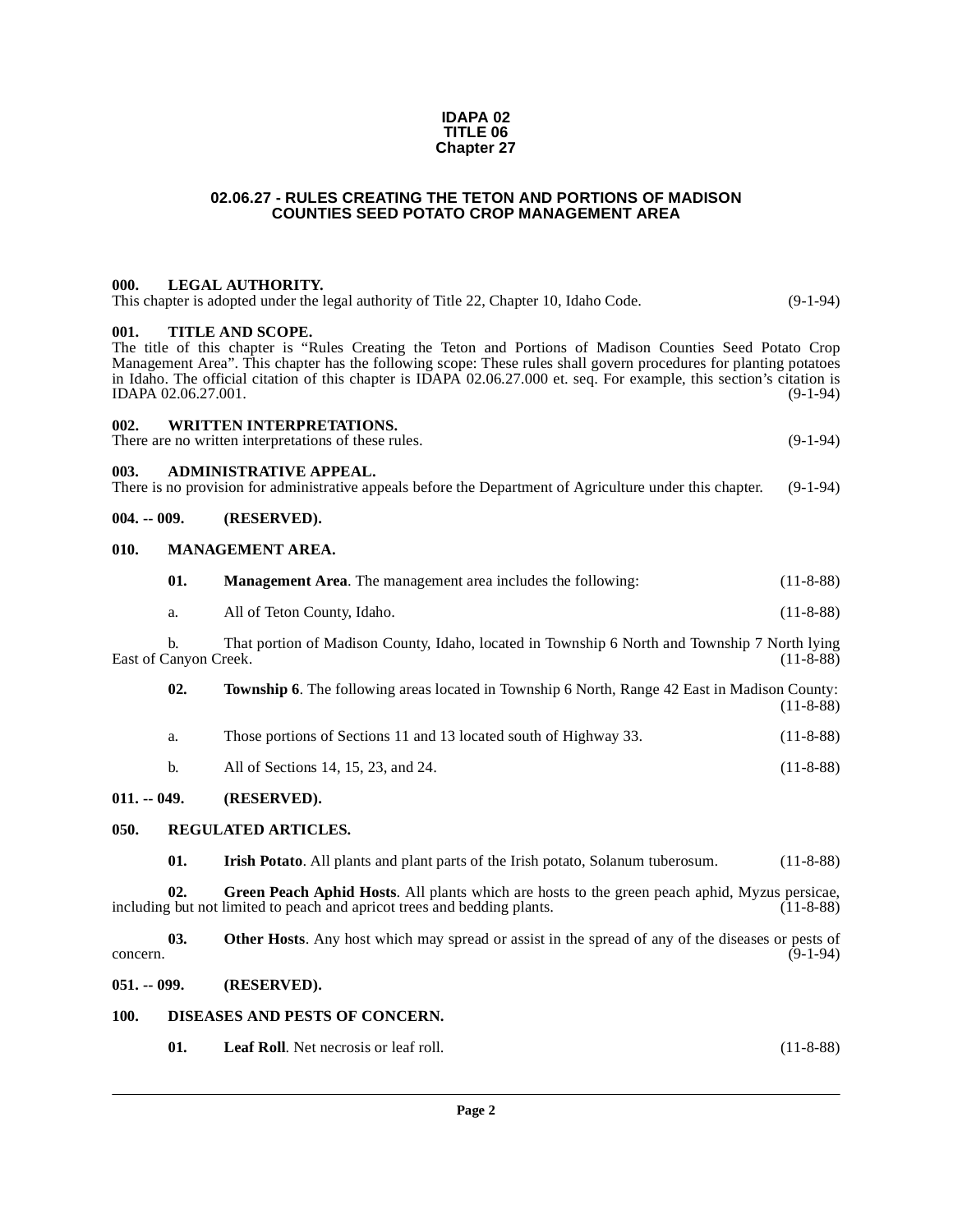- <span id="page-2-18"></span>**02. Ring Rot**. Ring rot, Corynebacterium sepedonicum. (11-8-88)
- <span id="page-2-9"></span>**03. Columbia Root Knot Nematode**. Columbia root knot nematode, Meloidogyne chitwoodii. (11-8-88)
- <span id="page-2-11"></span>**04.** Green Peach Aphid. Green peach aphid, Myzus persicae, a vector of the leaf roll virus. (11-8-88)
- <span id="page-2-14"></span>**05. Northern Root Knot Nematode**. Northern root knot nematode, Meloidogyne hapla. (11-8-88)
- <span id="page-2-10"></span>**06.** Corky Ring Spot. Corky ring spot, a disease caused by tobacco rattle virus. (11-8-88)
- <span id="page-2-20"></span><span id="page-2-17"></span>**07. Powdery Scab**. Powdery scab, Spongospora subterranea (Wallr.) Lagerh. f. sp. subterranea. (9-1-94)

**08. Stubby Root Nematode**. Stubby root nematode, Paratrichodorus pachydermus, Paratrichodorus Trichodorus primitivus. (9-1-94) christiei, Trichodorus primitivus.

#### <span id="page-2-0"></span>**101. -- 149. (RESERVED).**

#### <span id="page-2-16"></span><span id="page-2-1"></span>**150. PLANTING OF POTATOES.**

<span id="page-2-13"></span>**01.** Management Area. No person shall plant any potatoes in the management area except those which have met standards for recertification of the Idaho Crop Improvement Association (hereinafter referred to as ICIA) or equivalent agency of another state or political jurisdiction in accordance with Idaho Code 22-503. (11-8 equivalent agency of another state or political jurisdiction in accordance with Idaho Code 22-503.

<span id="page-2-8"></span>**02. Certification**. All plantings of potatoes except those in home gardens shall be entered for certification with ICIA. The Department shall be notified by ICIA of any lots of potatoes rejected. Any rejected lots of potatoes shall be inspected for Bacterial Ring Rot at the direction of the Director of the Idaho Department of Agriculture. (9-1-94)

<span id="page-2-12"></span>**03. Home Garden Inspection**. Potatoes planted in home gardens shall be subject to inspection by the Department, and proper control measures shall be taken if necessary. (9-1-94)

#### <span id="page-2-2"></span>**151. -- 199. (RESERVED).**

#### <span id="page-2-15"></span><span id="page-2-3"></span>**200. PEACH AND APRICOT TREES.**

No peach or apricot trees shall be planted in the management area. Any peach or apricot trees found growing in the area shall be removed. (11-8-88)

#### <span id="page-2-4"></span>**201. -- 249. (RESERVED).**

#### <span id="page-2-7"></span><span id="page-2-5"></span>**250. BEDDING PLANTS.**

<span id="page-2-6"></span>**01. Aphid Inspection**. All bedding plants shall be subject to inspection by the Director for aphids. If aphids are found, the plants shall be treated by a method approved by the Director. Such methods may include destruction of the infested plants.  $(11-8-88)$ destruction of the infested plants.

<span id="page-2-21"></span>**Treatment For Infestation**. Bedding plants in transit to the management area shall be subject to inspection for aphids and if found infested, treated in a manner approved by the Director before delivery to the management area.

<span id="page-2-22"></span>**03. Treatment Of Property**. The Director may order treatment of property on which there are bedding plants or cut floral arrangements where he determines such treatment is necessary to control aphids. (11-8-88)

<span id="page-2-19"></span>**04. Spraying Of Cemeteries**. All cemeteries within the management area must be sprayed immediately after the Memorial Day holiday. Such spraying shall be done in compliance with all civil and criminal statutes and rules concerning cemeteries. (11-8-88) statutes and rules concerning cemeteries.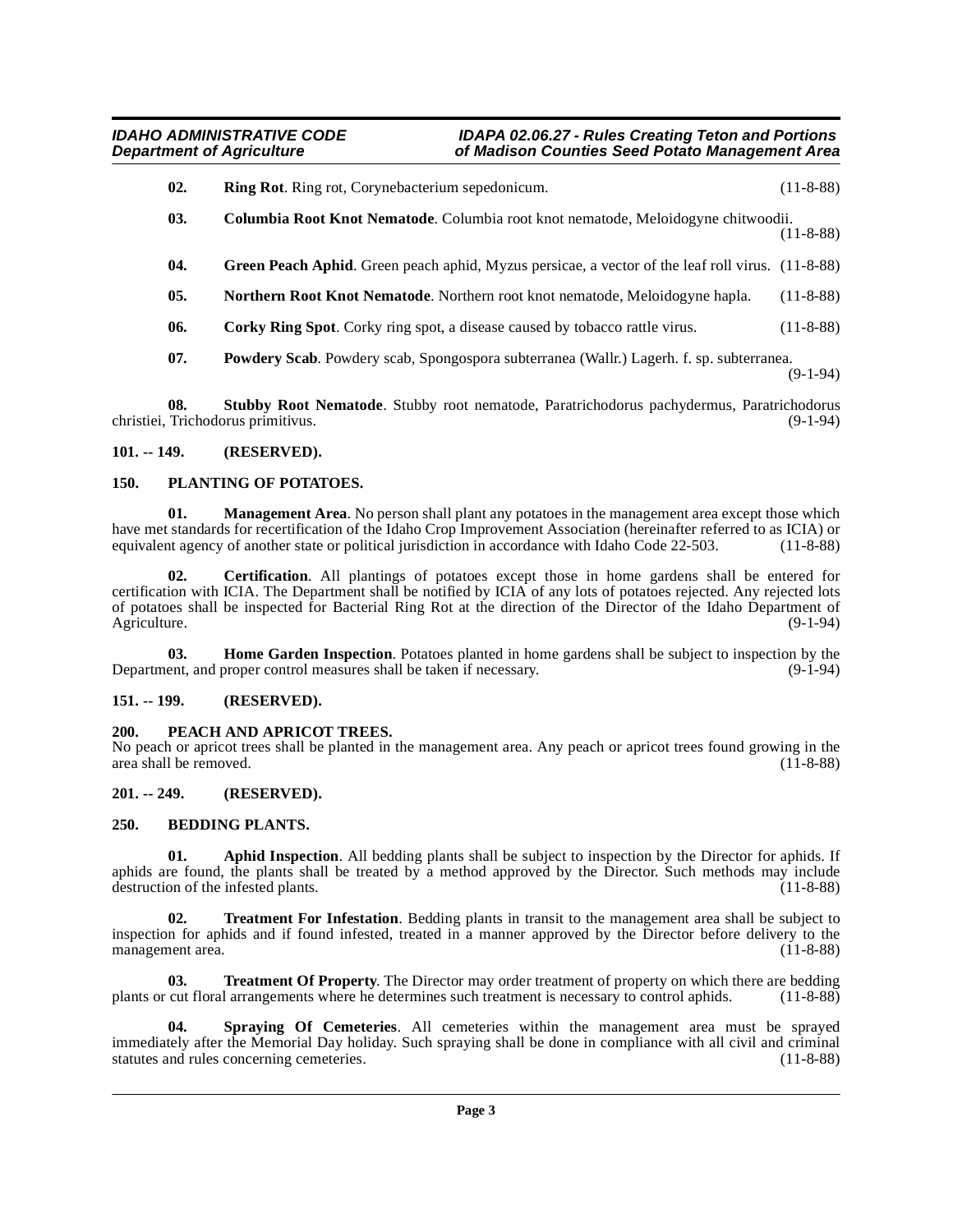#### <span id="page-3-0"></span>**251. -- 299. (RESERVED).**

#### <span id="page-3-18"></span><span id="page-3-9"></span><span id="page-3-1"></span>**300. STORAGE OF INFECTED POTATOES.**

**01. Diseases Or Pests Of Concern**. When a disease or pest of concern is found in a field of potatoes by ICIA inspectors, ICIA and the grower shall notify the Department. Prior to harvest, the owner shall notify the Department of his intent for storage, sale or disposal of the potatoes. If the potatoes are stored, the owner shall notify the Department of the intended disposition prior to removal from storage and the destination of the potatoes and tare shall be approved by the Department. All potatoes coming under this subsection shall be removed from the management area no later than March 1 of the year following harvest. (9-1-94)

<span id="page-3-15"></span>**02. Notification To The Department**. When a disease or pest of concern is first detected in a lot of potatoes in storage, the ICIA and the Federal/State Inspection Service shall notify the Department before any portion of the lot is removed and the Department must approve the method of disposition of the portion to be removed.

(9-1-94)

#### <span id="page-3-2"></span>**301. -- 349. (RESERVED).**

#### <span id="page-3-3"></span>**350. CULL AND VOLUNTEER POTATOES.**

<span id="page-3-16"></span><span id="page-3-8"></span><span id="page-3-7"></span>**01. Plant Growth**. All plant growth on cull potato piles shall be controlled. (11-8-88)

**02. Destroying Volunteer Potatoes**. It shall be the responsibility of each landowner or manager to destroy all cull piles and volunteer potatoes growing on summer fallow, set-aside and non-cultivated areas of his property. In the event that the landowner or manager fails to destroy such plants, the Director may order them destroyed at the expense of the landowner. (9-1-94) destroyed at the expense of the landowner.

#### <span id="page-3-4"></span>**351. -- 399. (RESERVED).**

#### <span id="page-3-19"></span><span id="page-3-5"></span>**400. TRANSPORTATION OF POTATOES.**

<span id="page-3-17"></span>**Responsibilities**. It shall be the responsibility of the growers of rejected lots to keep infected trucks, equipment, vegetable matter and foliage from contaminating public roadways, neighboring fields and cellars. (9-1-94)

<span id="page-3-12"></span>**02. In Transit**. Potatoes in transit through the management area shall be only in covered and sealed vehicles. Potatoes in transit through the management area shall not be unloaded in the management area (11-8-88)

<span id="page-3-14"></span>**03. Introduction Of Pests**. Introduction into the management area of any of the pests or diseases listed in Section 100 by a contaminated vehicle or any other means shall constitute a violation of this rule. (11-8-88)

<span id="page-3-13"></span>**04. Inspection**. Before any lot of potatoes can be brought into the management area, the lot shall have been inspected, certified and tagged by the ICIA, Federal-State Inspection Service, or a recognized equivalent agency of another state or territory in accordance with Section 22-503, Idaho Code, and found eligible for recertification under ICIA's rules.

<span id="page-3-11"></span>**Failure To Pass Inspection**. Potatoes which have not passed a state field certification shall not be brought to any facility in the management area which was placed in operation after promulgation of these rules, for storage, grading, packing or any other purpose except retail food sale. (11-8-88) storage, grading, packing or any other purpose except retail food sale.

<span id="page-3-10"></span>**Disinfection Of Equipment**. All ground working, earth moving, or potato handling equipment shall be cleaned of soil and plant debris and disinfected before entering the management area in order to prevent the introduction of disease(s) or pest(s) of concern. introduction of disease $(s)$  or pest $(s)$  of concern.

<span id="page-3-6"></span>**401. -- 449. (RESERVED).**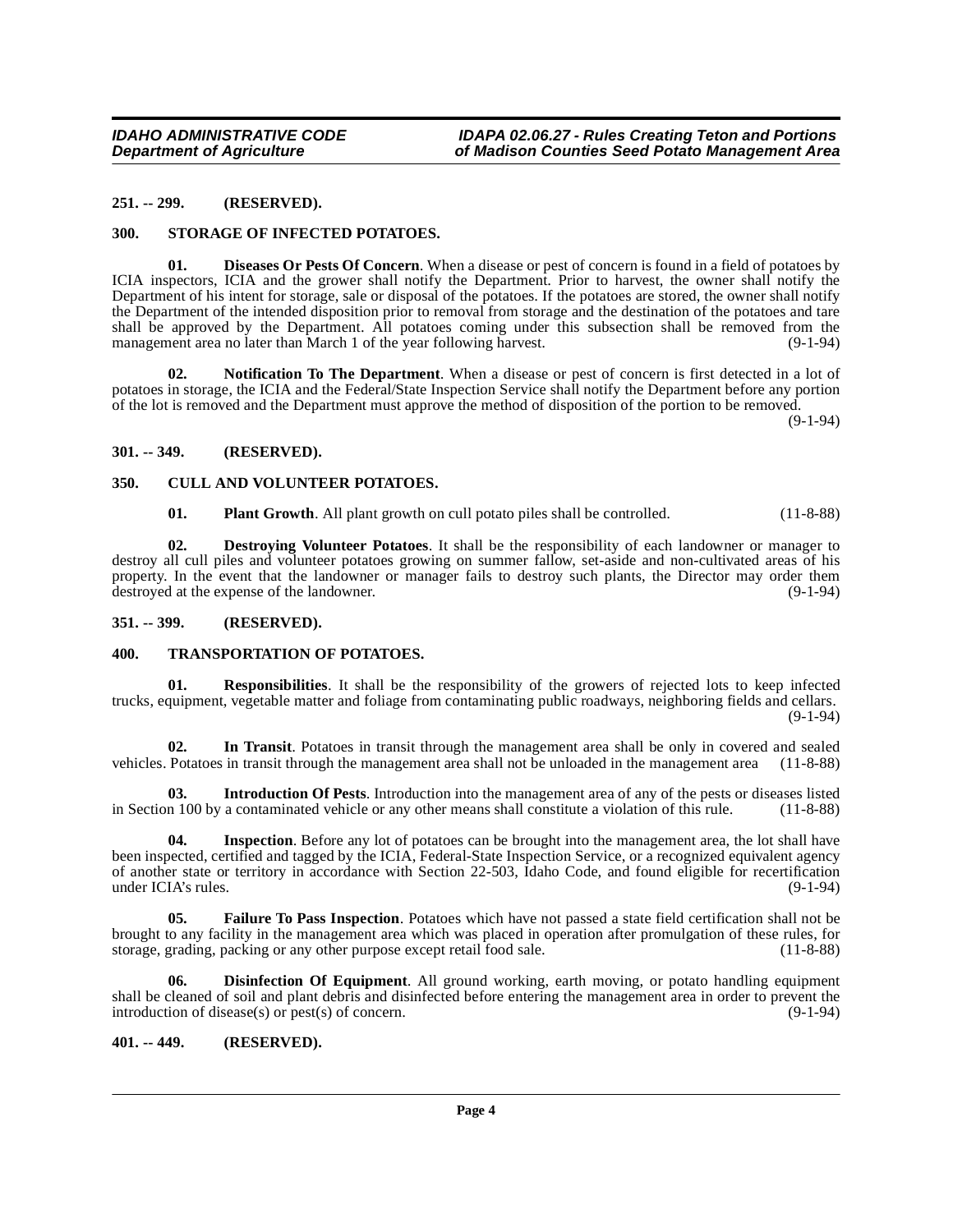#### <span id="page-4-5"></span><span id="page-4-0"></span>**450. VIOLATIONS.**

Any person who violates any provision of this rule or who interferes with the carrying out of the provisions of this rule shall be guilty of a civil offense, and may be liable for treble the damages sustained and all costs of the suit including a reasonable attorney's fee. In addition, a civil fine of not more than three-thousand dollars (\$3,000) may be imposed per incident of violation, as provided in Idaho Code Section 22-1006. (11-8-88)

#### <span id="page-4-1"></span>**451. -- 499. (RESERVED).**

#### <span id="page-4-4"></span><span id="page-4-2"></span>**500. EXEMPTIONS.**

Potatoes for human and animal consumption, grown outside the Teton and Portions of Madison Counties Management Area shall be treated with a sprout inhibitor before being offered for sale within the Teton and Portions of Madison Counties Management Area. (9-1-94) of Madison Counties Management Area.

<span id="page-4-3"></span>**501. -- 999. (RESERVED).**